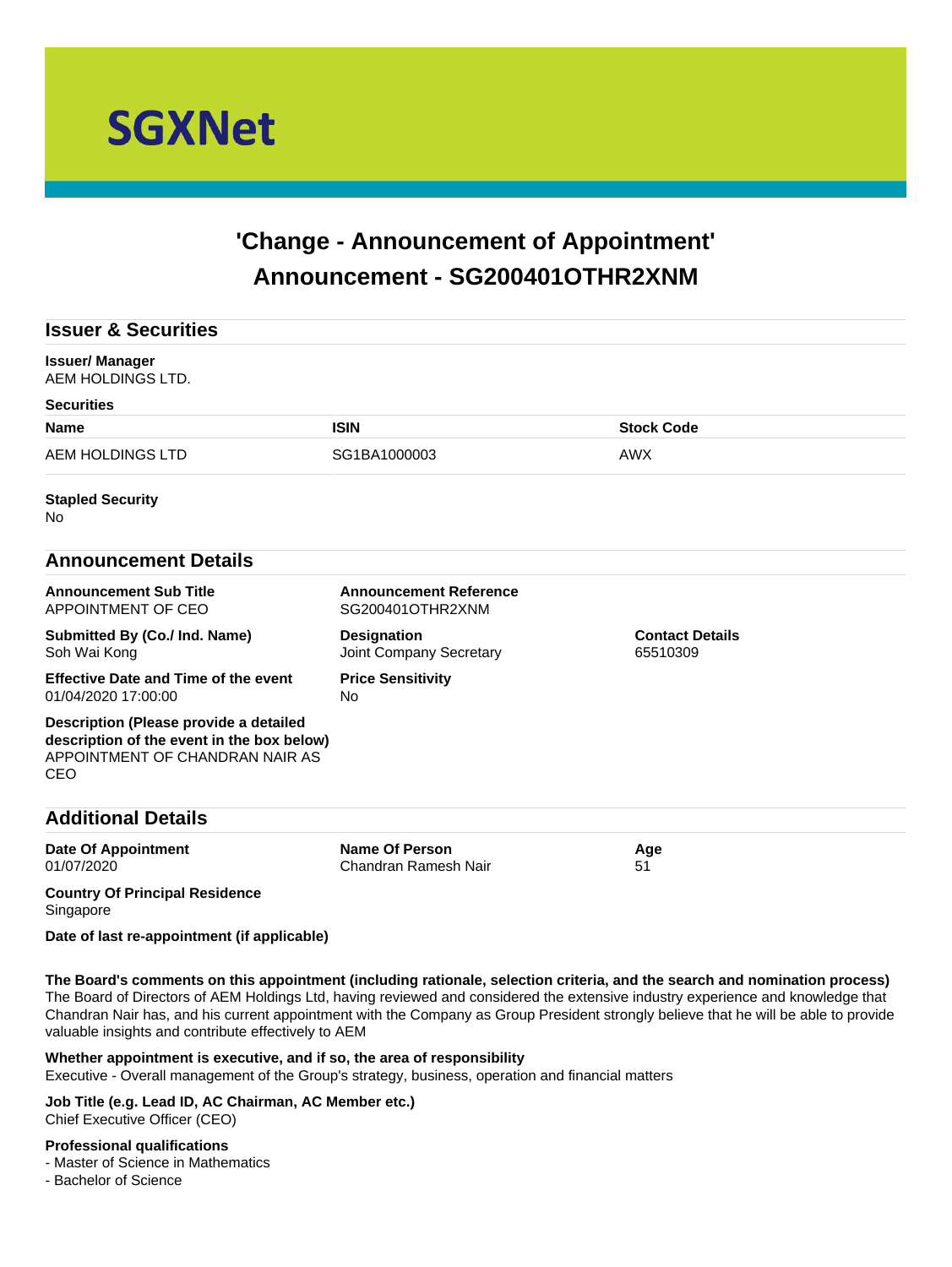**Any relationship (including immediate family relationships) with any existing director, existing executive officer, the issuer and/ or substantial shareholder of the listed issuer or any of its principal subsidiaries** None

**Conflict of interests (including any competing business)**

None

### **Working experience and occupation(s) during the past 10 years**

- Group President, AEM Holdings Ltd (1 January 2020 till date)

- President, Robotics and Autonomous Systems Business, Land Systems of ST Engineering (2018 to 2019)
- Vice President, Asia Pacific of National Instrument (2015 to 2018)
- Managing Director, SE Asia of National Instrument (2003 to 2015)

**Undertaking submitted to the listed issuer in the form of Appendix 7.7 (Listing Rule 704(7)) Or Appendix 7H (Catalist Rule 704(6))**

Yes

**Shareholding interest in the listed issuer and its subsidiaries?** Yes

#### **Shareholding Details**

620,690 share options

#### **Other Principal Commitments\* Including Directorships#**

#### **\*"Principal Commitments" has the same meaning as defined in the Code**

**# These fields are not applicable for announcements of appointments pursuant to Listing Rule 704 (9) or Catalist Rule 704 (8).**

| Past (for the last 5 years)                | <b>Present</b>                           |
|--------------------------------------------|------------------------------------------|
| Member of Scientific and Business Advisory | Board Member of Singapore Science Centre |
| Board of I2RLtd                            | Chairman of Board of Snow Ventures, a    |
|                                            | subsidiary of Singapore Science Centre   |
|                                            | Advisory Board Member, EPD of SUTD       |

#### **INFORMATION REQUIRED PERSUANT TO LISTING RULE 704 (7) OR CATALIST RULE 704(6)**

**(a) Whether at any time during the last 10 years, an application or a petition under any bankruptcy law of any jurisdiction was filed against him or against a partnership of which he was a partner at the time when he was a partner or at any time within 2 years from the date he ceased to be a partner?** No

#### **If Yes, Please provide full details**

**(b) Whether at any time during the last 10 years, an application or a petition under any law of any jurisdiction was filed against an entity (not being a partnership) of which he was a director or an equivalent person or a key executive, at the time when he was a director or an equivalent person or a key executive of that entity or at any time within 2 years from the date he ceased to be a director or an equivalent person or a key executive of that entity, for the winding up or dissolution of that entity or, where that entity is the trustee of a business trust, that business trust, on the ground of insolvency?** No

**If Yes, Please provide full details**

**(c) Whether there is any unsatisfied judgment against him?** No

**If Yes, Please provide full details**

**(d) Whether he has ever been convicted of any offence, in Singapore or elsewhere, involving fraud or dishonesty which is punishable with imprisonment, or has been the subject of any criminal proceedings (including any pending criminal proceedings of which he is aware) for such purpose?** No

**If Yes, Please provide full details**

**(e) Whether he has ever been convicted of any offence, in Singapore or elsewhere, involving a breach of any law or regulatory requirement that relates to the securities or futures industry in Singapore or elsewhere, or has been the subject of any criminal proceedings (including any pending criminal proceedings of which he is aware) for such breach?** No

**If Yes, Please provide full details**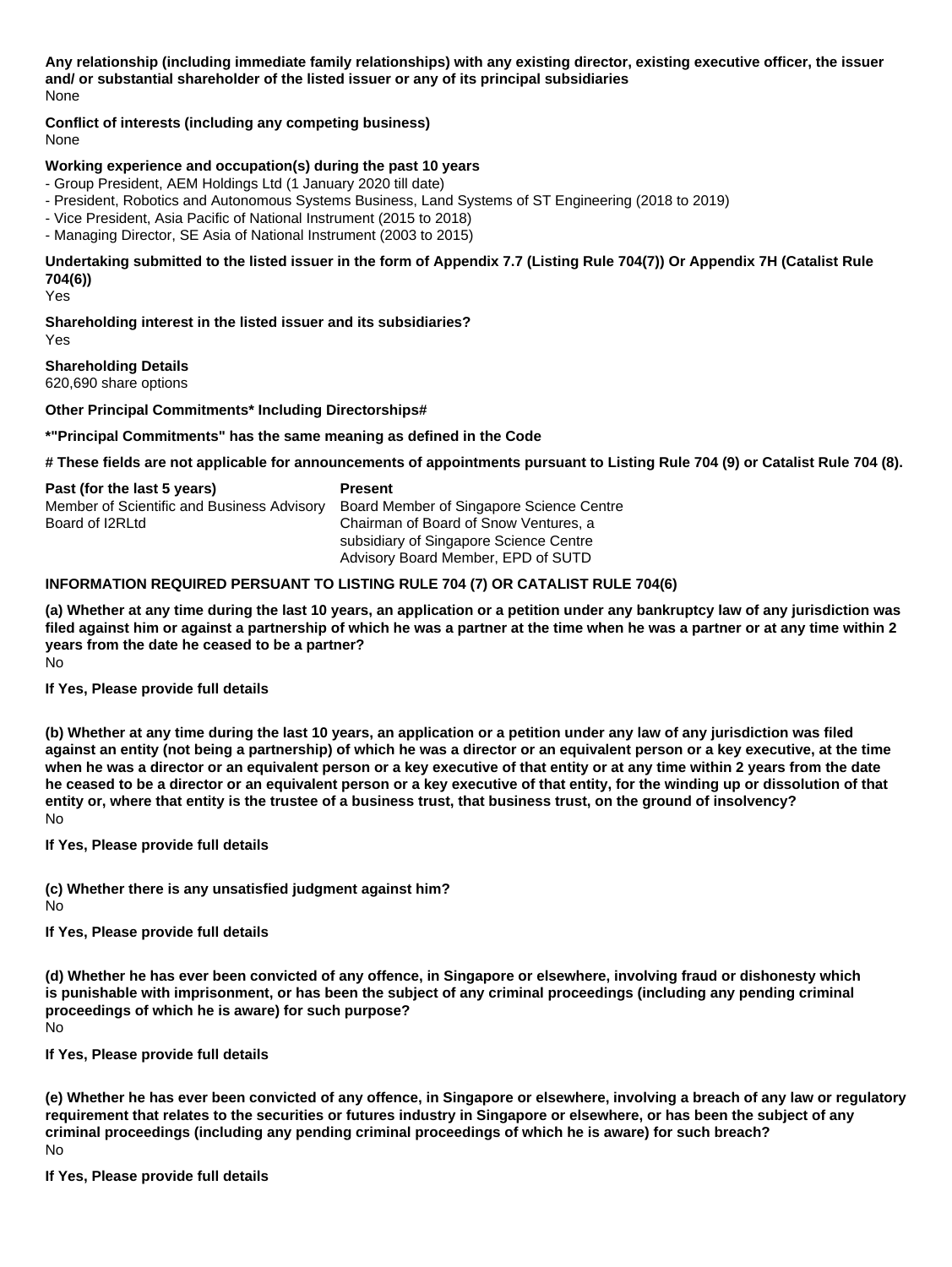**(f) Whether at any time during the last 10 years, judgment has been entered against him in any civil proceedings in Singapore or elsewhere involving a breach of any law or regulatory requirement that relates to the securities or futures industry in Singapore or elsewhere, or a finding of fraud, misrepresentation or dishonesty on his part, or he has been the subject of any civil proceedings (including any pending civil proceedings of which he is aware) involving an allegation of fraud, misrepresentation or dishonesty on his part?**

No

**If Yes, Please provide full details**

**(g) Whether he has ever been convicted in Singapore or elsewhere of any offence in connection with the formation or management of any entity or business trust?**

No

**If Yes, Please provide full details**

**(h) Whether he has ever been disqualified from acting as a director or an equivalent person of any entity (including the trustee of a business trust), or from taking part directly or indirectly in the management of any entity or business trust?** No

**If Yes, Please provide full details**

**(i) Whether he has ever been the subject of any order, judgment or ruling of any court, tribunal or governmental body, permanently or temporarily enjoining him from engaging in any type of business practice or activity?** No

**If Yes, Please provide full details**

**(j) Whether he has ever, to his knowledge, been concerned with the management or conduct, in Singapore or elsewhere, of the affairs of :-**

**(i) any corporation which has been investigated for a breach of any law or regulatory requirement governing corporations in Singapore or elsewhere; or**

No

**If Yes, Please provide full details**

**(ii) any entity (not being a corporation) which has been investigated for a breach of any law or regulatory requirement governing such entities in Singapore or elsewhere; or** No

**If Yes, Please provide full details**

**(iii) any business trust which has been investigated for a breach of any law or regulatory requirement governing business trusts in Singapore or elsewhere; or** No

**If Yes, Please provide full details**

**(iv) any entity or business trust which has been investigated for a breach of any law or regulatory requirement that relates to the securities or futures industry in Singapore or elsewhere, in connection with any matter occurring or arising during that period when he was so concerned with the entity or business trust?** No

**If Yes, Please provide full details**

**(k) Whether he has been the subject of any current or past investigation or disciplinary proceedings, or has been reprimanded or issued any warning, by the Monetary Authority of Singapore or any other regulatory authority, exchange, professional body or government agency, whether in Singapore or elsewhere?** No

**If Yes, Please provide full details**

**Disclosure applicable to the appointment of Director only.**

**Any prior experience as a director of an issuer listed on the Exchange?** No